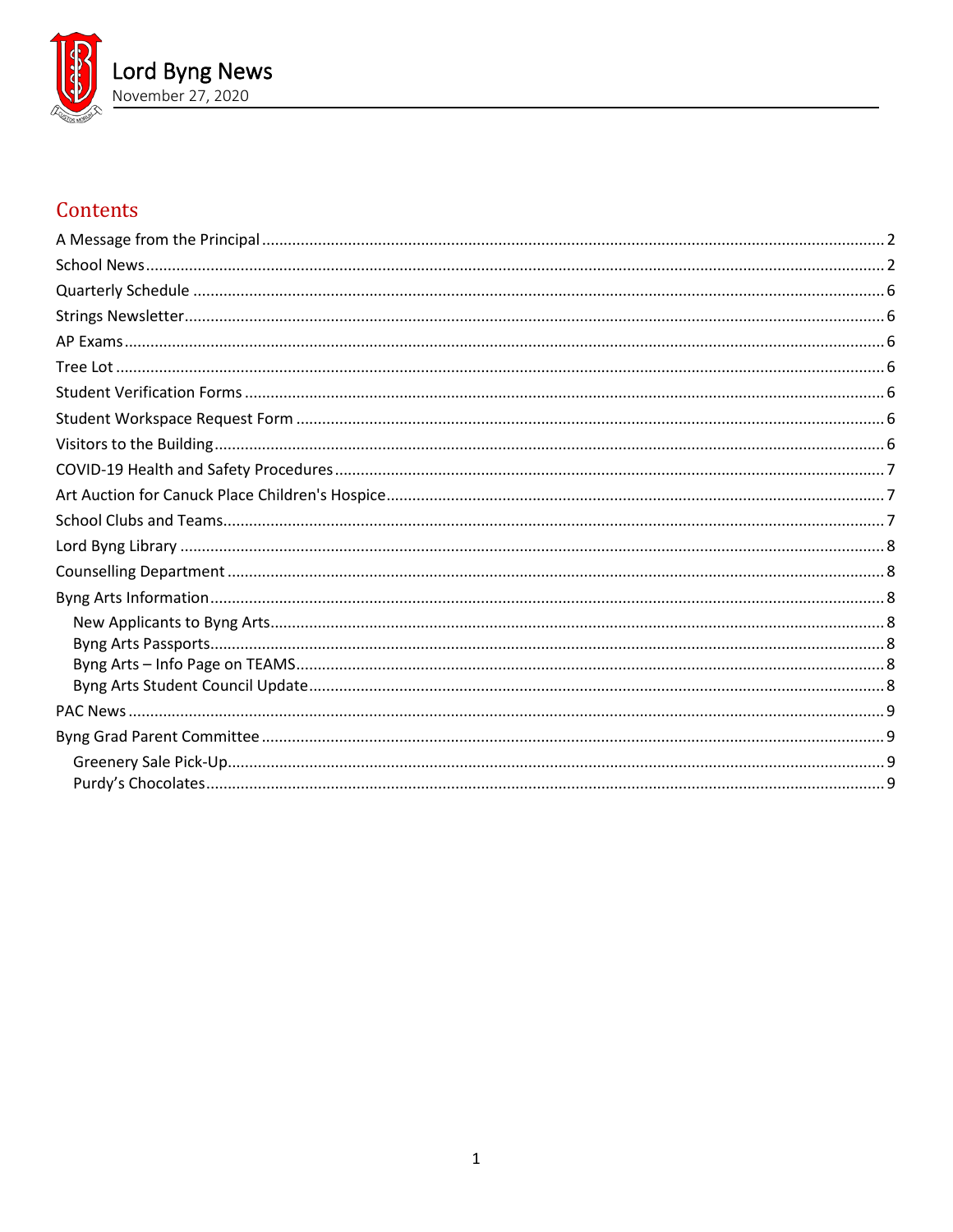## <span id="page-1-0"></span>**A Message from the Principal**

Dear Lord Byng Parents, Students and Community Members,

With Q.1 Term reporting available for parents and students on November 30<sup>th</sup> I would like to thank all of our teachers and staff for their continued efforts to support our students as we begin our Q. 2 program of teaching and learning. Health and safety continues to remain as our highest priority and we are constantly reviewing all of our health and safety protocols to maintain our vigilance and the safety of our students, staff and community members in alignment with the district and provincial health guidelines.

Today was a district mandated professional development day and our teachers engaged in a district wide "virtual" professional learning opportunity. The focus for the day was on Indigenous Teaching and Learning and provided a valuable opportunity for us as a school and as a district to review our anti-racism guidelines through the lens of Indigenous Teaching and Learning.

As a school with our Four Pillars of Learning of Learning we stay committed to our fundamental guiding principles that are anchored on Inclusion and Diversity and continue to develop our strategies and commitment as a professional learning community with our focus on anti-racism as a foundation of building a safe, caring and inclusive school for all of our students.

Have a safe, and restful weekend,

<span id="page-1-1"></span>Mr. Wilmann

#### **School News**

#### **British Literature 12:**

Brought to life some of the great literary works of all times. As a summary of their Q.1. learning experiences, students in the class were required to demonstrate their understanding of the literature that they had studied throughout the course, and were invited to introduce works of their own choosing and to represent it through a variety of presentation methods.

Completely aligned with the vision of the Ministry and the goal of developing the "educated citizen", students in this Senior 12 class choose themes and works that connected to very real life issues that humans have confronted and continue to confront today as citizens living in Modern Canada.

Just some of the issues that were covered in the class included racial equality, gender identity as well as collective and individual freedoms and the environment.

Zach Mullin's presentation included the work of Ernest Hemmingway Indian Camp and brought to light the experiences of indigenous peoples then and now.



Zach Mullin presents Ernest Hemmingway's Indian Camp (above)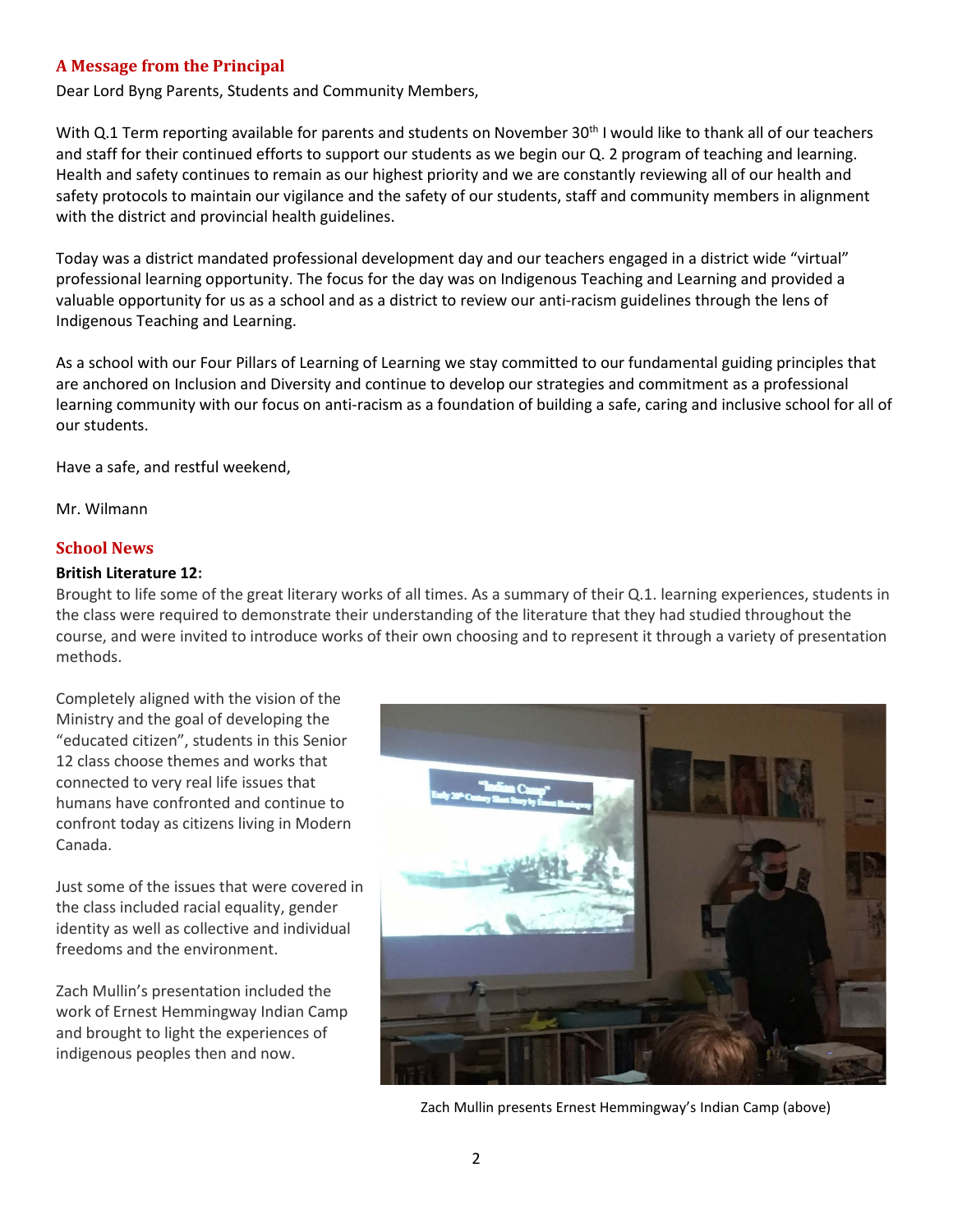Julian Lokash brought the issues of identity and sexual orientation and how they have been portrayed in literature including Chaucer's and Shakespeare's versions of the Wife of Bath as well as contemporary Broadway productions that address this issue.

Rosie Pryce-Digby took the theme of the environment and choose four works: To A Mouse by Robert Burns, Disembarking at Quebec by Margaret Atwood, The Darkling Thrush by Thomas Hardy and The World Is Too Much With Us by William Wordsworth.

Using the theme of "Our Connection to Nature", the presentation took a critical look at human civilization and its impact on the environment and used a creatively constructed mobile to visually illustrate the conflict we are currently having with modern industrialism and its damage on the environment.



Julian addresses the issue of gender identity and politics through literature throughout the ages (below)



Rosie Pryce-Digby presents on Our Connection to Nature (left)

While Tara Deng used the opportunity to explore the concept of freedom:

"The project I was working on this Monday was my Visual Essay for Brit. Lit. 12. My project, "The State of Freedom", was a diorama of the settings and characters of 4 different stories that demonstrate the characters' different reactions to notions of freedom and imprisonment. I chose *L'étranger* by Albert Camus, *Room* by Emma Donoghue, "To the Ladies" by Lady Mary Chudleigh, and "Disembarking at Québec" by Margaret Atwood to demonstrate this thesis. I analyzed each work for their characters' varied emotional reactions to imprisonment, coping mechanisms, definitions of the concept of freedom, and the mindset of freedom versus the physical state of freedom. I used clay to create figurines, as well as various other materials to create a model of the physical setting of each work."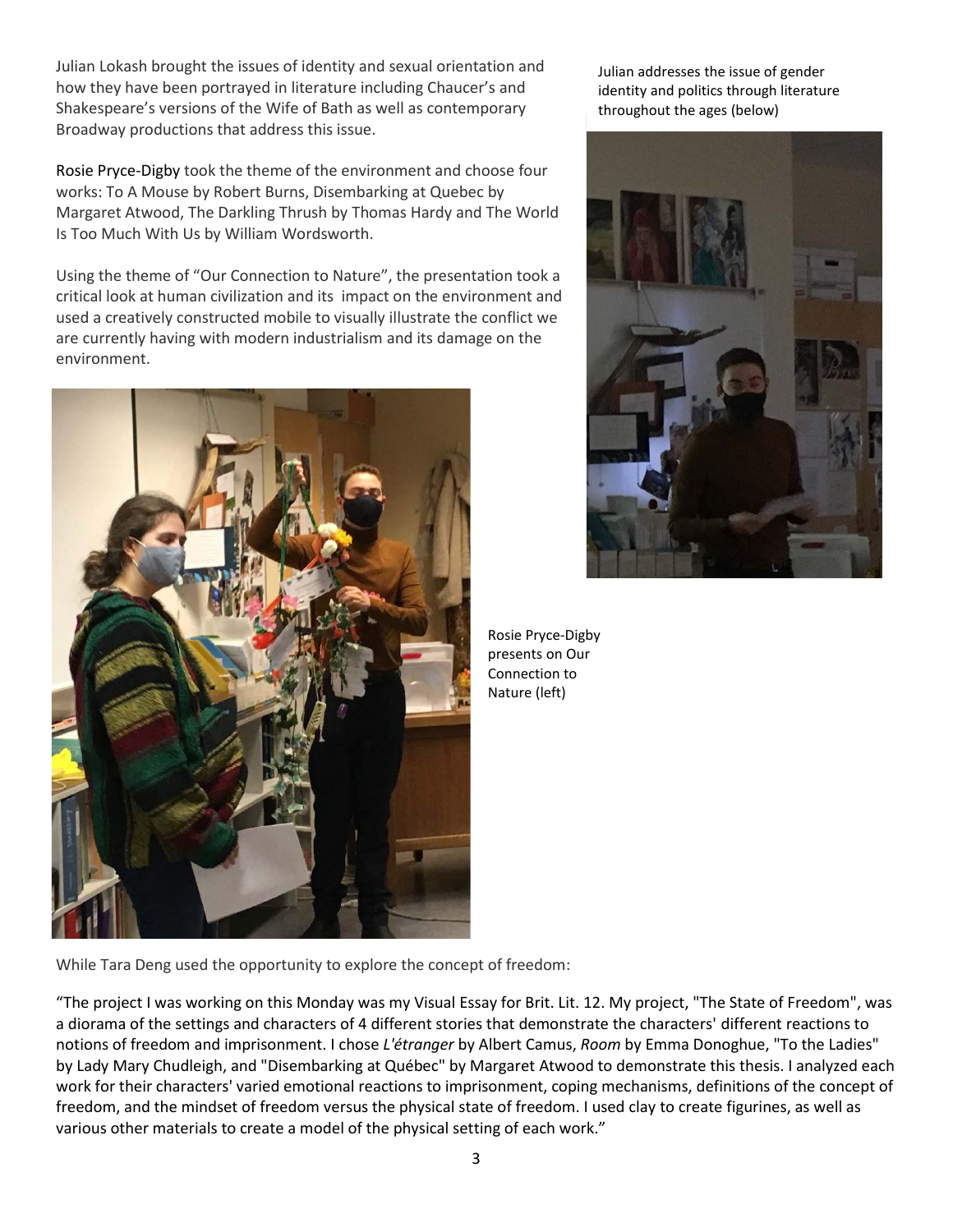# **Economics 12:**

While the Brit Lit students in Ms. Pitchford-Yeung's classes examined literature and discussed its significance for today, students in Mr. Wu's class looked at the big questions that are presented through the lens of Economics. Once again with an introduction to macro-economic theory students can look at the tools that are needed to reshape our economy in line with the values of the educated citizen.





Students in Economics 12 learn about macro-economic theory in an introduction to Q.2 classes (above)

#### **Drama:**

The arts provided a rich opportunity to look at conflict and how to solve problems in Ms. Maclean's Drama class where students took on roles and found out how to deal with "conflict", an important skill particularly in our modern world!!!



Drama students act out a typical school "conflict" and learned creative ways to solve problems (above)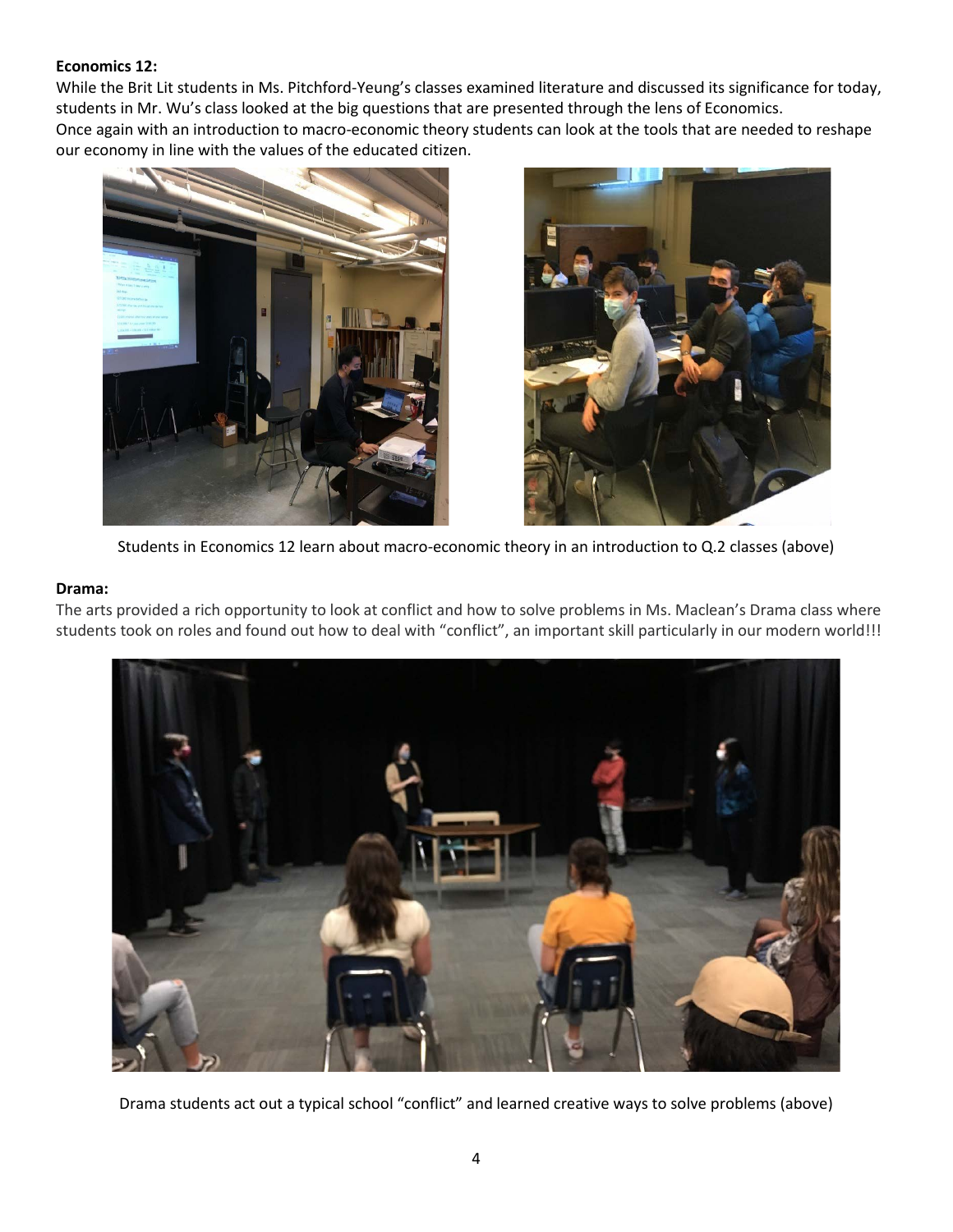# **Music:**

While our drama students figured out how to solve conflict our talented LB Symphony Orchestra took to the "airwaves" or more accurately to our Microsoft Teams platform to bring joy to our district in Thursday night's first ever VSB "virtual" musical symphony!!!

What better act of "citizenship" than to bring people together through music during these extraordinary days!



LB Symphony Orchestra led by Ms. Anderson broadcast live through Microsoft Teams (above)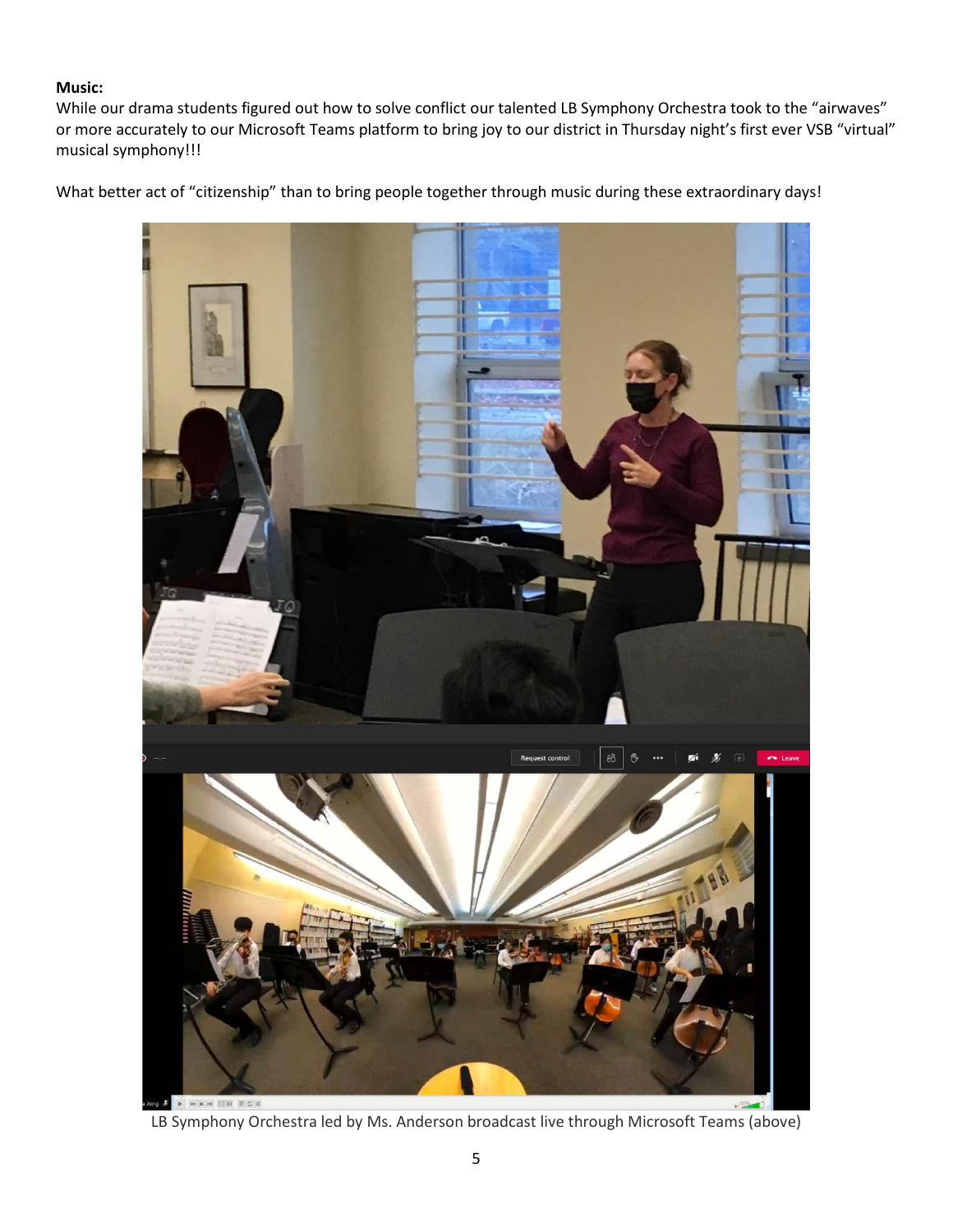# <span id="page-5-0"></span>**Quarterly Schedule**

Your D2(P2) class will be face to face next week and your D2(P1) class will be remote. See rotation schedule: Student F2F [Rotation Calendar.](https://www.vsb.bc.ca/repository/SBAttachments/8e11130a-23bc-4157-9294-1c252018cc4d_STUDENTF2FandRemoteBlockCalendar2020-2021.pdf)

# <span id="page-5-1"></span>**Report Cards**

Report Cards will be published early. You will be able to access them in MyEdBC by 3pm

## **Strings Newsletter**

<span id="page-5-2"></span>Please click [here](https://www.vsb.bc.ca/repository/SBAttachments/755ff178-255b-4d0d-a9fe-861678c098b2_BYNGSTRINGSNEWSLETTERQ1.pdf) for the Q1 Strings Newsletter.

## **AP Exams**

For students that are not taking an AP class through Lord Byng please visit the updated The District AP [Website](https://www.vsb.bc.ca/Student_Learning/Secondary/Advanced_Placement_Exams/Pages/Default.aspx) for more information on how to register. Please note that students enrolled in AP Statistics at Lord Byng for Quarter 3 will register for the exam with the school later in March.

## <span id="page-5-3"></span>**Tree Lot**

Unfortunately, due to Covid 19 safety concerns, we are not able to open our Lord Byng Christmas Tree Lot this year. The Tree Lot has been a long standing tradition for the community and it was a difficult decision to close the lot for this year but the safety of our students, staff and community members is paramount at this time. We are planning to re-open next year to continue this great tradition.

Happy Holidays, Lord Byng Athletics

# <span id="page-5-4"></span>**Student Verification Forms**

If you have not already handed your form to your teacher, please return it to the office as soon as possible**.** Please ensure you review the information on the form and indicate any changes (in coloured ink, not black).

# <span id="page-5-5"></span>**Student Workspace Request Form**

Students that are requiring a workspace for Quarter 2 must complete this [form](https://forms.office.com/Pages/ResponsePage.aspx?id=WC6KCzB7CEq6t9dVWeDjpcU6_SJBxJFAvnYu4EP3zdBUOE1DMDQwUkREWVY5NDZHTTI4Nk4wMzM5VC4u) to reserve a space. Please note that space is limited and only students that are registered for a workspace can occupy a dedicated workspace and must always follow the following health and safety requirements:

- 1. Always remain 2 meters apart.
- 2. Hands must be cleaned before sitting.
- 3. Masks must always be worn.
- 4. Food and drink are not allowed in this area.
- 5. Students must not share equipment.
- 6. Students must clean off desk after use.
- 7. Students can only sit in designated seating.

Dedicated locations for these working areas are:

- 1. The Upper Mezzanine (outside of library)
- 2. Art Gallery
- 3. Art Gallery Foyer (Crown Street Entrance)

# <span id="page-5-6"></span>**Visitors to the Building**

The school building remains closed to the general public. Access by parents is by appointment only, approved directly by the Principal or Vice Principal, and for essential school business or on an emergency basis only. All other communication and business will occur via phone, virtual meeting, or email.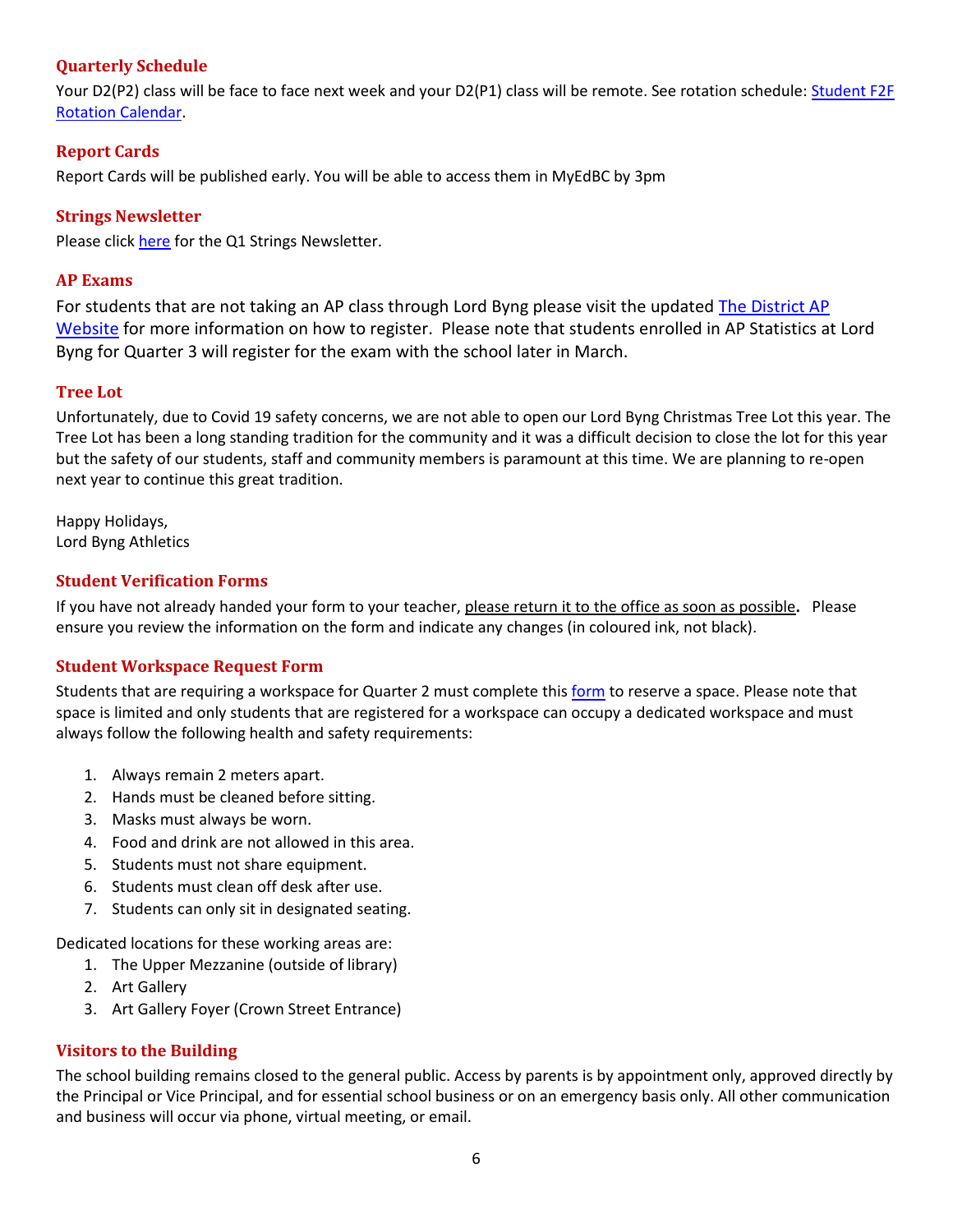# <span id="page-6-0"></span>**COVID-19 Health and Safety Procedures**

Thank you to all students and staff for completing the [Daily Health](https://www.vsb.bc.ca/repository/SBAttachments/8e11130a-23bc-4157-9294-1c252018cc4d_DailyHealthAssessment-Student_Sept15003.pdf)  [Assessment](https://www.vsb.bc.ca/repository/SBAttachments/8e11130a-23bc-4157-9294-1c252018cc4d_DailyHealthAssessment-Student_Sept15003.pdf) every day as part of our daily routine before entering our building. Thank you as well for discussing as a family the importance of maximizing physical distance, minimizing physical contact, wearing masks, and practicing proper hand hygiene and respiratory etiquette. All schools in the Vancouver School District have detailed procedures and protocols in place to do so. Thank you again to all students, families, and staff for your ongoing efforts to help keep Lord Byng safe.

# Key Messages for Staff and Students

- · Maximize physical distance
- Minimize physical contact
- Proper hand hygiene
- Proper cough and sneeze etiquette
- **Wearing masks**
- Entry, exit, hallways and stairwell traffic flow
- Completing the daily health check and not coming to school if you are sick



## <span id="page-6-1"></span>**Art Auction for Canuck Place Children's Hospice**

The Lion's Club is asking for donations of artwork for their upcoming fundraiser and art competition. This year's theme is peace through service.

The deadline for submission of the work is December 1st. Please submit work to Mr. Hartley-Folz's art room or the Gallery before the deadline. Name and contact number should be written on the back of the work.

#### <span id="page-6-2"></span>**School Clubs and Teams**

Any students that would like to start a club are required to find a teacher sponsor.

To join an existing club or to find out more about the club please contact the teacher sponsor.

#### **Club List:**

Animation Club - Mr. Howe[s fhowes@vsb.bc.ca](mailto:fhowes@vsb.bc.ca) Avolution Magazine – Mr. Harris [rharris@vsb.bc.ca](mailto:rharris@vsb.bc.ca) ByngExcels – Ms. R. Anderson [randerson@vsb.bc.ca](mailto:randerson@vsb.bc.ca) Climate Club – Ms. Yor[k lyork@vsb.bc.ca](mailto:lyork@vsb.bc.ca) Decorating Club – Ms. Whelan [kwhelan@vsb.bc.ca](mailto:kwhelan@vsb.bc.ca) FundaMental – Ms. Radic [jradic@vsb.bc.ca](mailto:jradic@vsb.bc.ca) Garden Bank Society - Mr. Bowe[n wbowen@vsb.bc.ca](mailto:wbowen@vsb.bc.ca) Investment Club – Mr. Wu [pwu@vsb.bc.ca](mailto:pwu@vsb.bc.ca) Korean Language and Culture Club – Ms. Shum [cnshum@vsb.bc.ca](mailto:cnshum@vsb.bc.ca) Leadership and Enterprise Club - Ms. Schniede[r kschnieder@vsb.bc.ca](mailto:kschnieder@vsb.bc.ca) Math Contest Club – Mr. Yee [jbyee@vsb.bc.ca](mailto:jbyee@vsb.bc.ca) Music Composition Club – Dr. MacLennan [smaclennan@vsb.bc.ca](mailto:smaclennan@vsb.bc.ca) The Social and Environmental Change Assembly (SECA) – Mr. McKeen [smckeen@vsb.bc.ca](mailto:smckeen@vsb.bc.ca) Robotics Club – Mr. Gustaini[s pgustainis@vsb.bc.ca](mailto:pgustainis@vsb.bc.ca) Wish Youth Network Society (WYNS) - Ms. R. Anderson [randerson@vsb.bc.ca](mailto:randerson@vsb.bc.ca)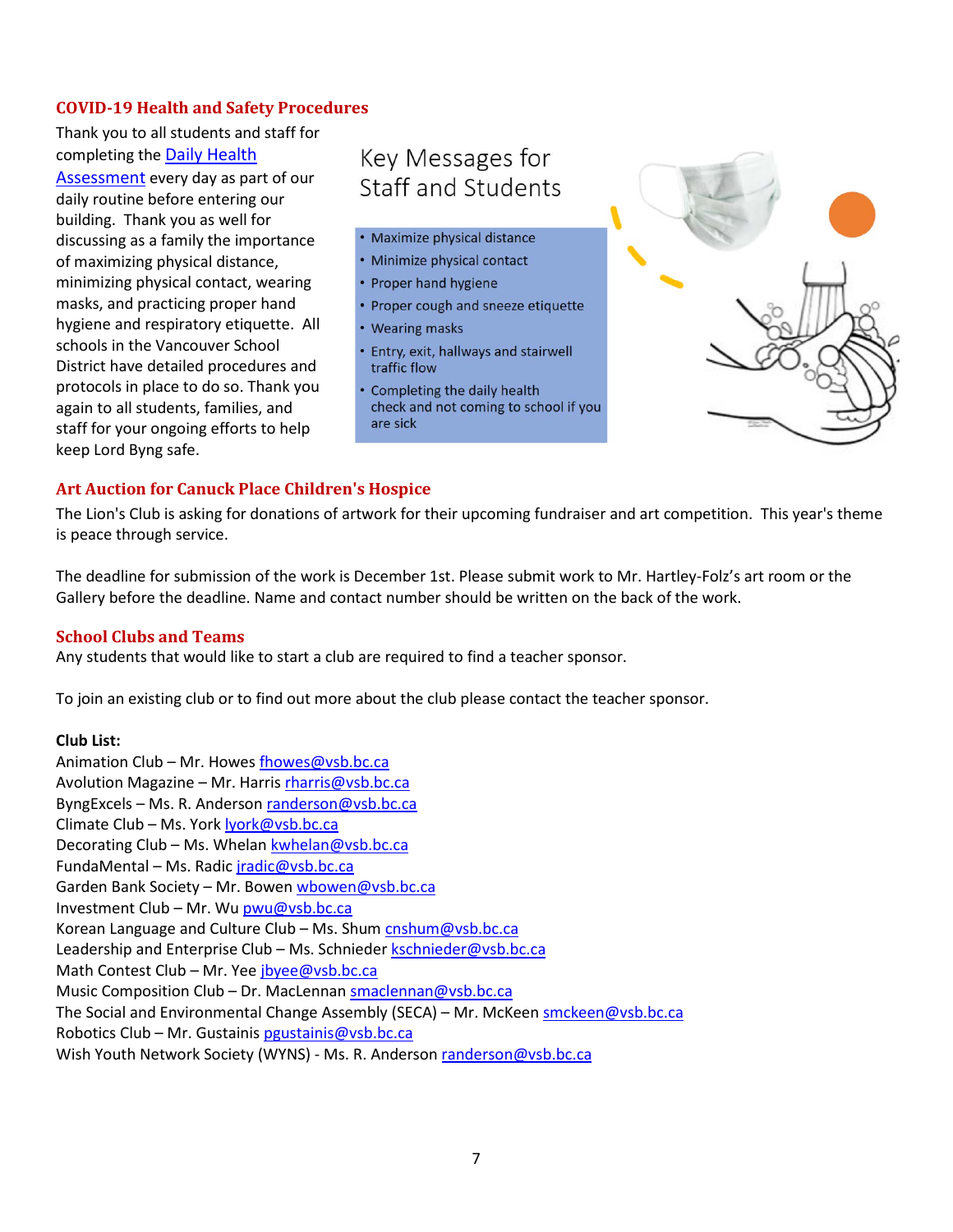# <span id="page-7-0"></span>**Lord Byng Library**

The library has had great success in getting books out to students even through these difficult times. Please encourage your child to request books to read through the entire school year as a focus on literacy is integral to learning. It is also important that students take a break from being online all the time and just read a good book. PLEASE READ!!!!

Students are encouraged to access *lordbynglibrary.weebly.com* to browse the catalogue. There is a BOOK REQUEST FORM button that allows students to enter information on how Ms. Rezler can locate them when they are at school in order for the books to be delivered to them during that class. Additionally, there is a BOOK REQUEST FORM on the library door for students to fill out with a red folder for the drop off of the form.

Ms. Rezler is happy to help with book recommendations as well as research for assignments. Please email her if your student has any questions or would like some support from the library on their schoolwork.

#### <span id="page-7-1"></span>**Counselling Department**

Counsellors have been assigned to students by their last name (for all grades):

| A to Gr | Mr. R. Greenshields rgreenshields@vsb.bc.ca                 |
|---------|-------------------------------------------------------------|
| Gs to L | Ms. J. Radic <i>iradic@vsb.bc.ca</i>                        |
| M to Te | Mr. R. Rymer rrymer@vsb.bc.ca (Ms. Smith is currently away) |
| Tf to Z | Ms. Birsan ibirsan@vsb.bc.ca                                |

#### <span id="page-7-2"></span>**Byng Arts Information**

#### <span id="page-7-3"></span>*New Applicants to Byng Arts*

Byng Arts is open to students in all grades (space permitting). If you are interested in joining the mini-school program next year, please consult our website for the most up to date information:<http://byng2.vsb.bc.ca/byngarts/>

The following link offers a snapshot of our program and the application process: **BYNG ARTS INFO VIDEO [PLAYLIST](https://www.youtube.com/playlist?list=PL5Gi7bfgibeqtAguBYDrs3O4XfXJh63Er)** [2021.](https://www.youtube.com/playlist?list=PL5Gi7bfgibeqtAguBYDrs3O4XfXJh63Er) Additional details regarding the selection process for Drama, Media, Music, Visual Arts, and Literary Arts can be found in our [Selection](http://byng2.vsb.bc.ca/byngarts/sProcess.html) Process section. Applications are accepted at all grade levels and the application process is the same as that for Grade 7s, except for the District registration requirement. If you have additional questions, contact us at [byngarts@vsb.bc.ca.](mailto:byngarts@vsb.bc.ca)

<span id="page-7-4"></span>Online applications are now available. **Deadline is December 17**. We will not use physical applications this year.

*Byng Arts Passports*  PASSPORT SITE IS WORKING Byng Arts Passport Site is back up and running [\(http://passport.lordbyng.net/\)](http://passport.lordbyng.net/)

#### <span id="page-7-5"></span>*Byng Arts – Info Page on TEAMS*

Please stay tuned and use the Team site to keep up with new information for Byng Arts. We have added a new channel for all things Byng Arts Student Council.

#### <span id="page-7-6"></span>*Byng Arts Student Council Update*

Thank you to everyone who submitted their applications for student council and art reps this week. We will post the Art Rep results in the Student Council channel on Teams.

Past members of Student Council will find a tally of the service hours post on Teams as well. Bring your agenda to Mr. Hartley-Folz or Ms. Pitchford-Yeung to have them signed.

Sincerely, your council executive, Theo, Megan, Sarah, and Camille.